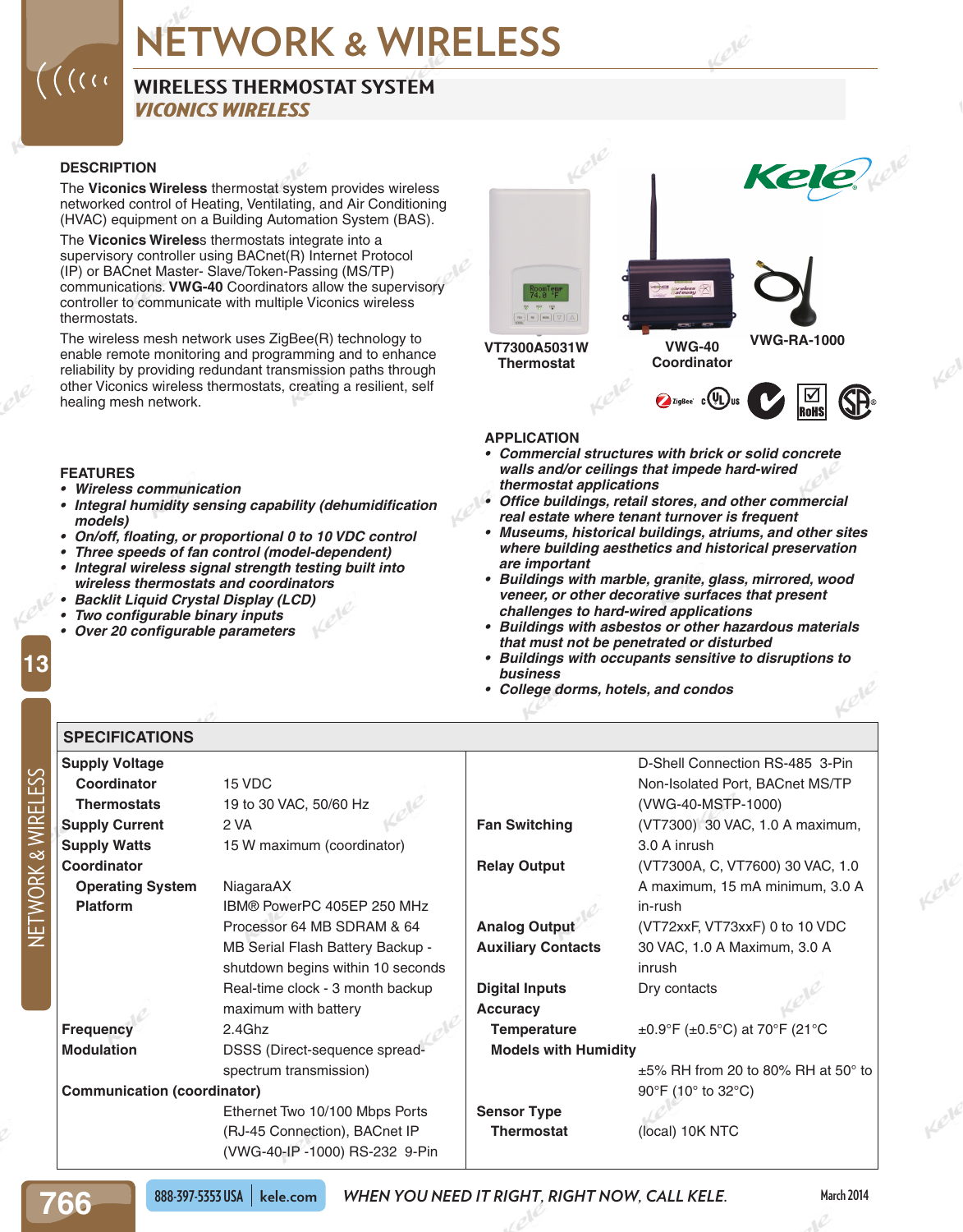#### **WIRELESS THERMOSTAT SYSTEM** *VICONICS WIRELESS*



Kel

| <b>SPECIFICATIONS (CONTINUED)</b> |                                                          |                       |                                      |
|-----------------------------------|----------------------------------------------------------|-----------------------|--------------------------------------|
| <b>Setpoint Range</b>             | Heating $40^{\circ}$ to $90^{\circ}$ F (4.5° to 32°C) in | <b>Approvals</b>      |                                      |
|                                   | 0.5° increments Cooling 54° to 100°F                     | Coordinator           | UL916, C-UL listed to Canadian       |
|                                   | (12° to 38°C) in 0.5° increments                         |                       | Standards Association, (CSA) C22.2   |
| <b>Transmission Power</b>         | 10 mW Maximum                                            |                       | No. 205-m1983 "Signal Equipment",    |
| Range                             | Through walls 30 ft (10 m) Line-of-                      |                       | CE, FCC part 15 Class A, C-Tick,     |
|                                   | sight 100 ft (30 m) Open space                           | <b>Thermostat</b>     | United States UL Listed, CCN         |
| <b>Deadband</b>                   | 2°F (1°C) between heating and                            |                       | XAPX, Under UL 873, Temperature      |
|                                   | cooling                                                  |                       | Indicating and Regulating            |
| <b>Number of Zones</b>            | 30 Maximum                                               |                       | Equipment FCC Compliant to           |
|                                   | Operating Temperature 32° to 122°F (0° to 50°C)          |                       | Part 15.247 Regulations for Low      |
| <b>Display</b>                    | -40° to 122°F (-40° to 50°C)                             |                       | Power Unlicensed Transmitters,       |
| <b>Operating Humidity</b>         | 95% RH maximum (non-condensing)                          |                       | C-Tick Canada UL Listed, CCN         |
| Weight                            |                                                          |                       | XAPX7, Under CSA C22.2 No.           |
| Coordinator                       | 1.10 lb (0.49 kg)                                        |                       | 24, Temperature Indicating and       |
| Thermostat                        | $0.75$ lb $(0.34$ kg)                                    |                       | <b>Regulating Equipment Industry</b> |
|                                   |                                                          |                       | Canada, ICES-003                     |
|                                   |                                                          | <b>RoHS Statement</b> | Yes                                  |
|                                   |                                                          | Warranty              | 1 year                               |



Kell

Kele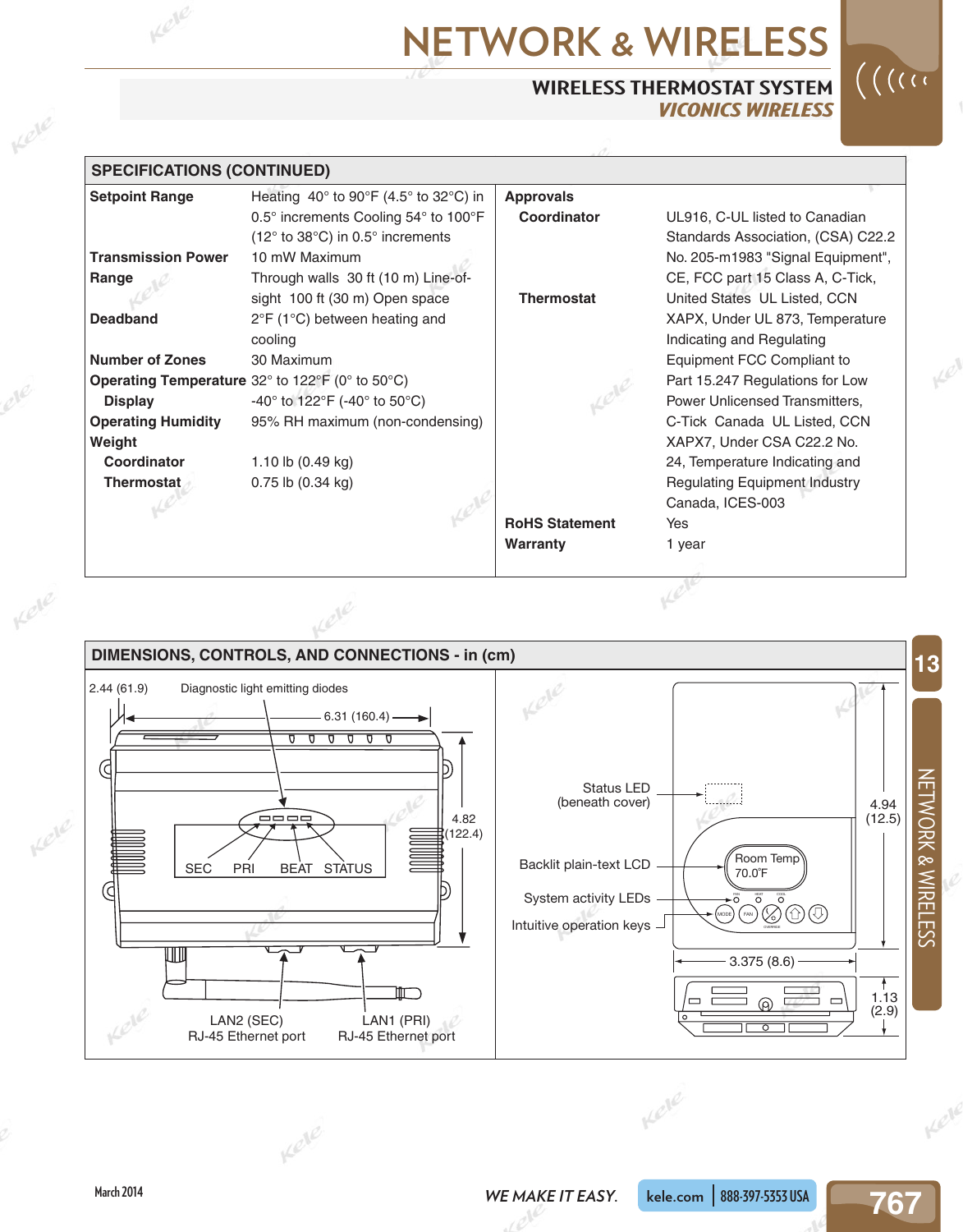### **WIRELESS THERMOSTAT SYSTEM**

*VICONICS WIRELESS*

#### **Viconics Wireless Thermostat Controller System Overview**

A Viconics Wireless Thermostat Controller System consists of: A supervisory controller At least one VWG-40 Coordinator

Multiple Viconics Wireless Thermostat Controllers

 $\bigcap_{i=1}^n\bigcap_{i=1}^n\bigcap_{i=1}^n\bigcap_{i=1}^n\bigcap_{i=1}^n\bigcap_{i=1}^n\bigcap_{i=1}^n\bigcap_{i=1}^n\bigcap_{i=1}^n\bigcap_{i=1}^n\bigcap_{i=1}^n\bigcap_{i=1}^n\bigcap_{i=1}^n\bigcap_{i=1}^n\bigcap_{i=1}^n\bigcap_{i=1}^n\bigcap_{i=1}^n\bigcap_{i=1}^n\bigcap_{i=1}^n\bigcap_{i=1}^n\bigcap_{i=1}^n\bigcap_{i=1}^n$ 



#### **Figure 1**

#### **Component Descriptions**

Supervisory Controllers (building automation system) The Viconics Wireless Thermostat Controller System interfaces with Web-enabled, Ethernet-based, supervisory controllers that connect BAS networks to IP networks and the Web. Supervisory controllers provide scheduling, alarm and event management, trending, energy management, data exchange, dial-out capability, and password protection with a computer running Microsoft<sup>®</sup> Internet Explorer® Web browser.

#### **VWG-40 Coordinators**

A VWG-40 Coordinator provides a wireless interface between a supervisory controller and the Viconics Wireless Thermostat Controllers, allowing the exchange of BACnet IP (VWG-40- IP-1000 model) or BACnet MS/TP (VWG-40-MSTP-1000 model) messages. The VWG-40 Coordinator initiates the formation of the wireless mesh network - one is required per wireless mesh network. Each VWG-40 Coordinator and the Viconics Wireless Thermostat Controllers assigned to it share a "Personal Area Network Identification" (PAN ID). A VWG-40 Coordinator requires a 15 VDC power source. An optional remote-mount antenna and cable is available to allow transmission when the coordinator is mounted inside a metal panel.

A VWG-40 Coordinator enables the Viconics Wireless Thermostat Controllers to communicate with the supervisory controller, which schedules zone occupancy of the wireless system, collects trend data, overrides points, and monitors alarms. The Viconics Wireless Thermostat Controller System confirms and synchronizes data transmissions between the Viconics Wireless Thermostat Controllers and VWG-40 Coordinators.

Together, these components provide wireless monitoring and temperature control of building Heating, Ventilating, and Air Conditioning (HVAC) equipment. Figure 1 illustrates a simple Viconics Wireless Thermostat Controller System using a BACnet MS/TP Version of the VWG-40 Coordinator

#### **Viconics Wireless Thermostat Controllers**

**Viconics Wireless Thermostat Controllers**<br>
Depending on the model, the Viconics Wireless Thermostat<br>
Controllers can communicate sensed temperature, setpoint<br>
temperature, and other data with an associated supervisory<br>
co Depending on the model, the Viconics Wireless Thermostat Controllers can communicate sensed temperature, setpoint temperature, and other data with an associated supervisory controller and control a variety of fan coil and zoning equipment. The Viconics Wireless Thermostat Controllers are designed for indoor, intra-building applications only. The Viconics Wireless Thermostat Controllers can also serve as repeaters to extend the range of the BACnet data communications within the wireless mesh network.



**VWG-40 Coordinator Communications Port (Cover Removed)**

#### **Component Quantities**

A Viconics Wireless Thermostat Controller System can support up to:

- 100 Viconics Wireless Thermostat Controllers per MS/TP trunk on the supervisory controller
- 254 Viconics Wireless Thermostat Controllers integrated through BACnet IP on a supervisory controller
- 30 Viconics Wireless Thermostat Controllers per VWG-40 Coordinator

Each increment of 30 Viconics Wireless Thermostat Controllers requires one additional VWG-40 Coordinator. Viconics Wireless Thermostat Controllers can be added as repeaters, as required, to extend range and provide redundant pathways. Viconics Wireless Thermostat Controllers serving only as repeaters do not count towards the totals shown in Table 1; however, indiscriminate use of Viconics Wireless Thermostat Controllers as repeaters can lead to reduced performance.

**13**

 $e^{i\ell}$